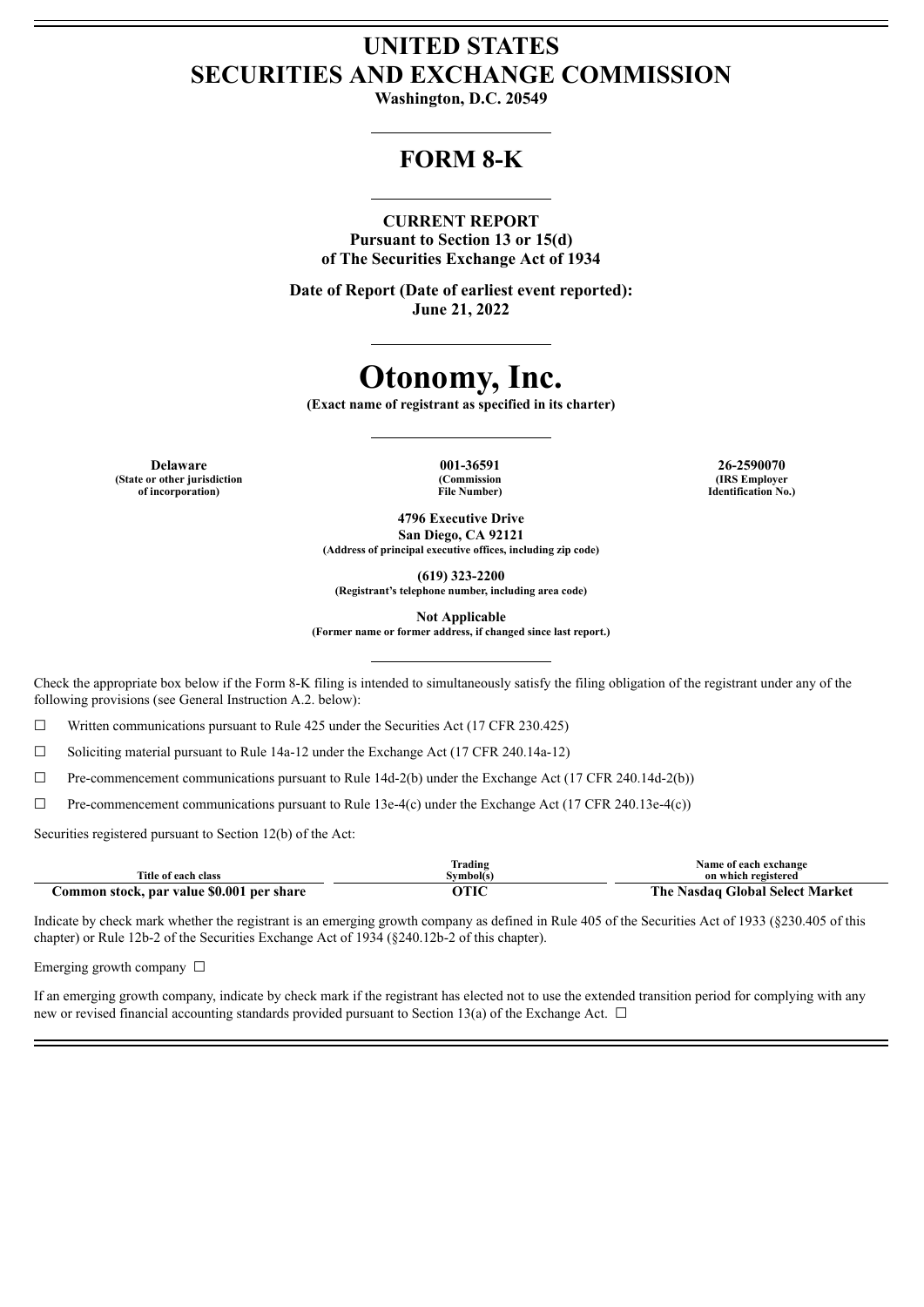#### **Item 5.07 Submission of Matters to a Vote of Security Holders.**

On June 21, 2022, Otonomy, Inc. (the "Company") held its annual meeting of stockholders. Of the 56,921,605 shares of common stock outstanding as of April 22, 2022, the record date for the meeting, 45,943,947 shares of common stock were represented at the meeting in person or by proxy, constituting 80.71% of the outstanding common stock entitled to vote. The matters voted upon at the meeting and the vote with respect to each such matter are set forth below:

(1) Election of three Class II directors to hold office until the 2025 annual meeting of stockholders. Each of the following nominees was elected to serve as a Class II director, to hold office until the Company's 2025 annual meeting of stockholders or until his or her respective successor has been duly elected and qualified or his or her earlier resignation or removal.

|                       |            |            | <b>Broker</b>    |
|-----------------------|------------|------------|------------------|
| <b>Nominees</b>       | For        | Withheld   | <b>Non-Votes</b> |
| Jill M. Broadfoot     | 29.298.374 | 950.616    | 15.694.956       |
| Jay Lichter, Ph.D.    | 19.553.966 | 10.695.024 | 15.694.956       |
| Theodore R. Schroeder | 12.438.542 | 17.810.448 | 15.694.956       |

(2) Approval of, on a non-binding advisory basis, the compensation of the Company's named executive officers. The compensation of the Company's named executive officers, as disclosed in the Company's proxy statement, was approved, on a non-binding advisory basis, based on the following results of voting:

|            |         |         | вгокег           |
|------------|---------|---------|------------------|
| For        | Against | Abstain | <b>Non-Votes</b> |
| 28.440.661 | 774.012 | 34,317  | 15,694,956       |

**Broker**

(3) The ratification of the appointment of Ernst & Young LLP as the Company's independent registered public accounting firm for the fiscal **year ending December 31, 2022.** The appointment of Ernst & Young LLP as the Company's independent registered public accounting firm for the fiscal year ending December 31, 2022 was ratified based on the following results of voting:

| $\mathbf{r}$<br>For | Against | Abstain | <b>Broker</b><br><b>Non-Votes</b> |
|---------------------|---------|---------|-----------------------------------|
| 45,900,303          | 34,542  | 9,101   |                                   |